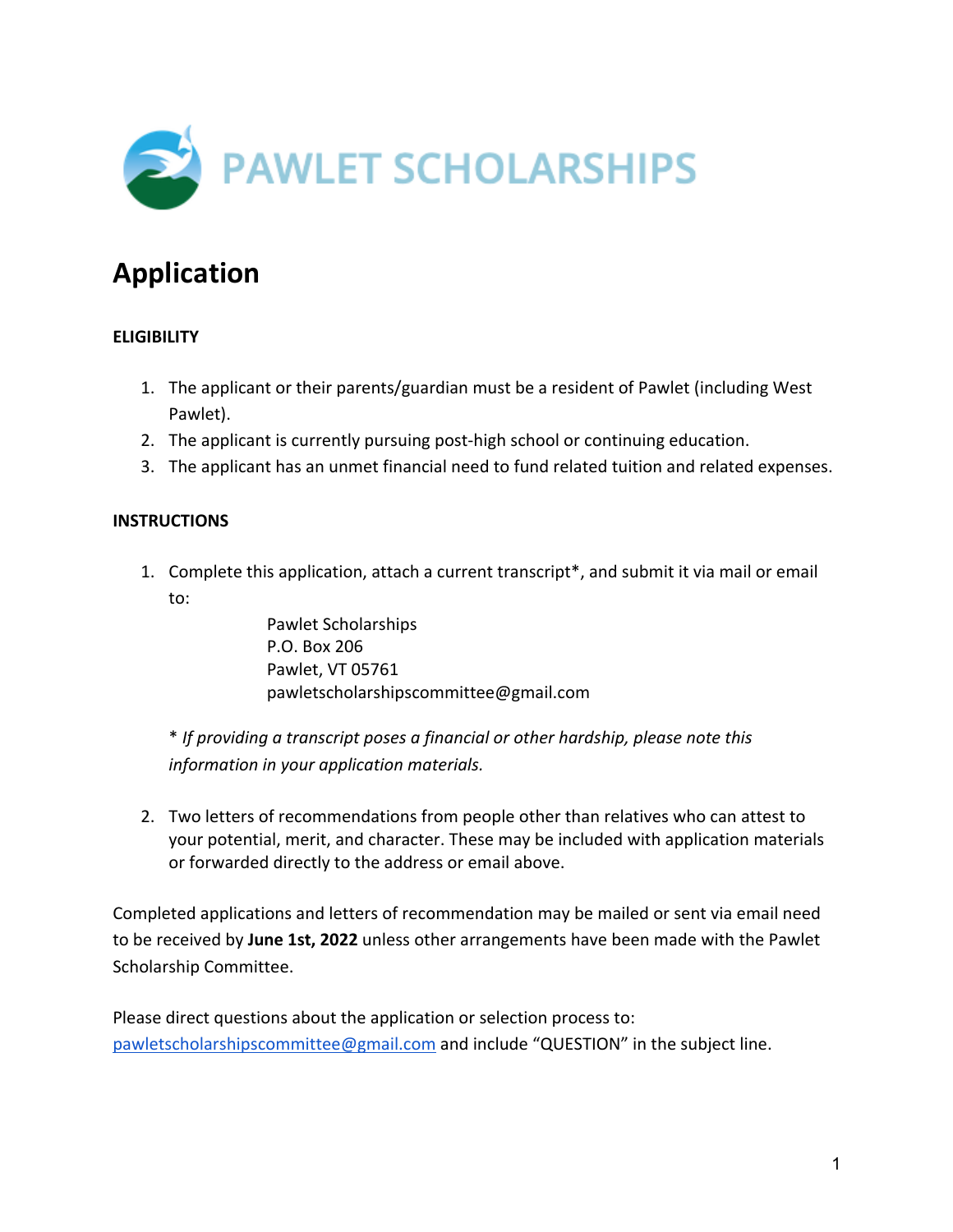# **APPLICATION**

| 7. Are you and/or /your parents or legal guardians residents of Pawlet (including West<br>Pawlet)? ___ Yes ____ No                                                                                                                                                                                                           |
|------------------------------------------------------------------------------------------------------------------------------------------------------------------------------------------------------------------------------------------------------------------------------------------------------------------------------|
|                                                                                                                                                                                                                                                                                                                              |
| 9. Name and location of the higher education program you would like support to attend,                                                                                                                                                                                                                                       |
| 10. Pawlet Scholarships are available to eligible applicants at any stage of their enrollment<br>process, provided they ultimately enroll and initiate a program of study. Please select<br>the option that reflects your current status with this program:<br>__applied __accepted __enrolled __program partially completed |
| 11. Name of current school or program (if any)__________________________________                                                                                                                                                                                                                                             |
|                                                                                                                                                                                                                                                                                                                              |
| 13. Current year in school or highest grade completed___________________________                                                                                                                                                                                                                                             |
| 14. Please tell us about your future goals, and how this program of study will help you reach<br>those goals (150-200 words)                                                                                                                                                                                                 |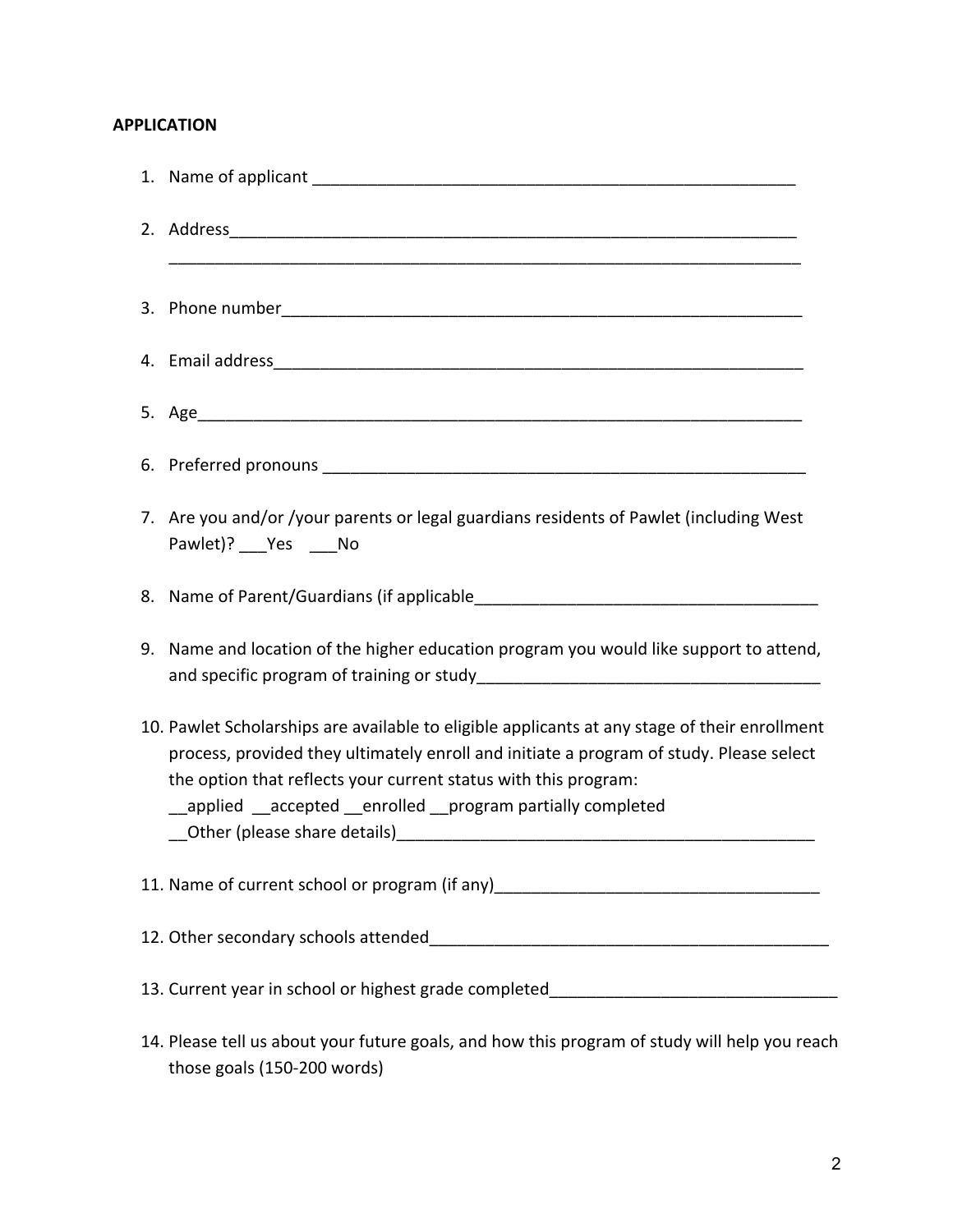- 15. Please tell us about a work, volunteer, or educational experience that influenced you (150-200 words)
- 16. What is the total amount that you and/or your family expect to pay for this educational program during the 2022-2023 year (including from savings, income, loans, and excluding other sources of financial aid)? \_\_\_\_\_\_\_\_\_\_\_\_
- 17. I will provide documentation supporting this information, if requested Yes No

\_\_\_\_\_\_\_\_\_\_\_\_\_\_\_\_\_\_\_\_\_\_\_\_\_\_\_\_\_\_\_\_\_\_\_\_\_\_\_\_\_\_\_\_\_\_\_\_\_\_\_\_\_\_\_\_\_\_\_\_\_\_\_\_\_\_\_\_\_\_\_\_ \_\_\_\_\_\_\_\_\_\_\_\_\_\_\_\_\_\_\_\_\_\_\_\_\_\_\_\_\_\_\_\_\_\_\_\_\_\_\_\_\_\_\_\_\_\_\_\_\_\_\_\_\_\_\_\_\_\_\_\_\_\_\_\_\_\_\_\_\_\_\_\_

18. Please share any additional details that may be relevant to your scholarship need

### **SUPPLEMENTAL INFORMATION**

In addition to financial scholarships, Pawlet Scholarships award five Special Recognition Awards to individuals who make contributions to the Pawlet community.

- **Charles O'Connor Award:** To an applicant who is deeply rooted in the community and demonstrates dedication to tackling the issues important to the community at large with a generous spirit.
- **Anita Pomerance Award:** To an applicant who uses their passion for their chosen field to serve the community.
- **Errol Pomerance Award:** To an applicant that shares Errol's deep appreciation for both the sciences and the arts and recognizes an unquenchable sense of discovery.
- **Jane Rinck Award:** To an applicant who is passionate about the arts and committed to their community.
- **Brian Sweetland Award:** To an applicant who endeavors to express beauty to the world through the creative arts.

Please use this section to list any employment, community and volunteer activities, and honors or school activities that you would like us to consider.

**\_\_\_\_\_\_\_\_\_\_\_\_\_\_\_\_\_\_\_\_\_\_\_\_\_\_\_\_\_\_\_\_\_\_\_\_\_\_\_\_\_\_\_\_\_\_\_\_\_\_\_\_\_\_\_\_\_\_\_\_\_\_\_\_\_\_\_\_\_\_\_\_\_\_\_\_ \_\_\_\_\_\_\_\_\_\_\_\_\_\_\_\_\_\_\_\_\_\_\_\_\_\_\_\_\_\_\_\_\_\_\_\_\_\_\_\_\_\_\_\_\_\_\_\_\_\_\_\_\_\_\_\_\_\_\_\_\_\_\_\_\_\_\_\_\_\_\_\_\_\_\_\_**

**\_\_\_\_\_\_\_\_\_\_\_\_\_\_\_\_\_\_\_\_\_\_\_\_\_\_\_\_\_\_\_\_\_\_\_\_\_\_\_\_\_\_\_\_\_\_\_\_\_\_\_\_\_\_\_\_\_\_\_\_\_\_\_\_\_\_\_\_\_\_\_\_\_\_\_\_ \_\_\_\_\_\_\_\_\_\_\_\_\_\_\_\_\_\_\_\_\_\_\_\_\_\_\_\_\_\_\_\_\_\_\_\_\_\_\_\_\_\_\_\_\_\_\_\_\_\_\_\_\_\_\_\_\_\_\_\_\_\_\_\_\_\_\_\_\_\_\_\_\_\_\_\_**

#### **Employment**

#### **Community and volunteer activities**